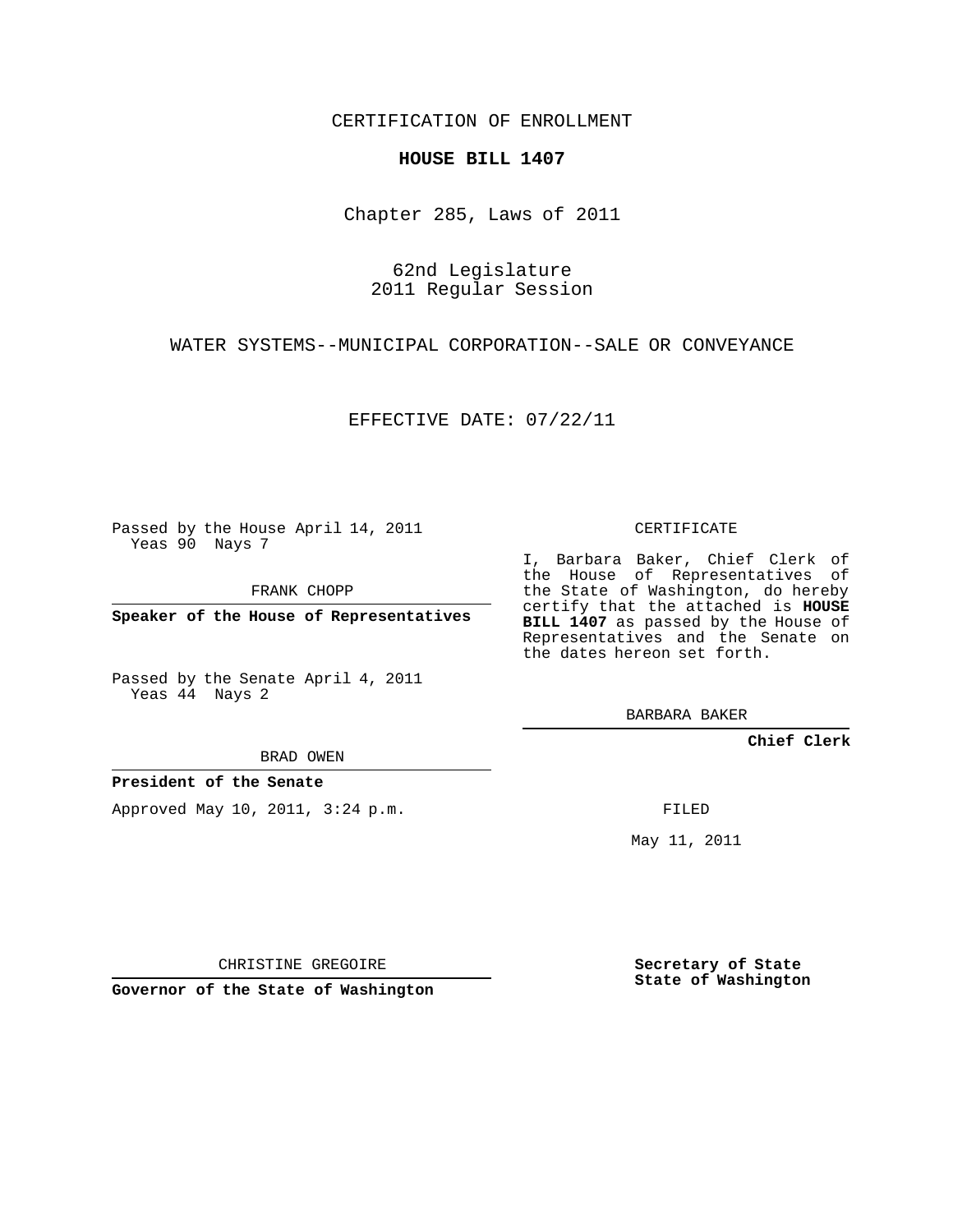## **HOUSE BILL 1407** \_\_\_\_\_\_\_\_\_\_\_\_\_\_\_\_\_\_\_\_\_\_\_\_\_\_\_\_\_\_\_\_\_\_\_\_\_\_\_\_\_\_\_\_\_

\_\_\_\_\_\_\_\_\_\_\_\_\_\_\_\_\_\_\_\_\_\_\_\_\_\_\_\_\_\_\_\_\_\_\_\_\_\_\_\_\_\_\_\_\_

## AS AMENDED BY THE SENATE

Passed Legislature - 2011 Regular Session

| State of Washington          | 62nd Legislature                                       | 2011 Regular Session                       |
|------------------------------|--------------------------------------------------------|--------------------------------------------|
|                              | By Representatives Ryu, Hope, Dunshee, Angel, and Kagi |                                            |
| Read first time $01/20/11$ . |                                                        | Referred to Committee on Local Government. |

AN ACT Relating to the negotiated sale and conveyance of all or

 part of water systems owned by a municipal corporation; and amending RCW 54.16.180.

BE IT ENACTED BY THE LEGISLATURE OF THE STATE OF WASHINGTON:

 **Sec. 1.** RCW 54.16.180 and 2008 c 198 s 5 are each amended to read as follows:

 (1) A district may sell and convey, lease, or otherwise dispose of all or any part of its works, plants, systems, utilities and properties, after proceedings and approval by the voters of the district, as provided for the lease or disposition of like properties and facilities owned by cities and towns. The affirmative vote of three-fifths of the voters voting at an election on the question of 13 approval of a proposed sale( $(\tau)$ ) shall be necessary to authorize such a sale.

 (2) A district may, without the approval of the voters, sell, convey, lease, or otherwise dispose of all or any part of the property owned by it that is located:

 (a) Outside its boundaries, to another public utility district, city, town or other municipal corporation; or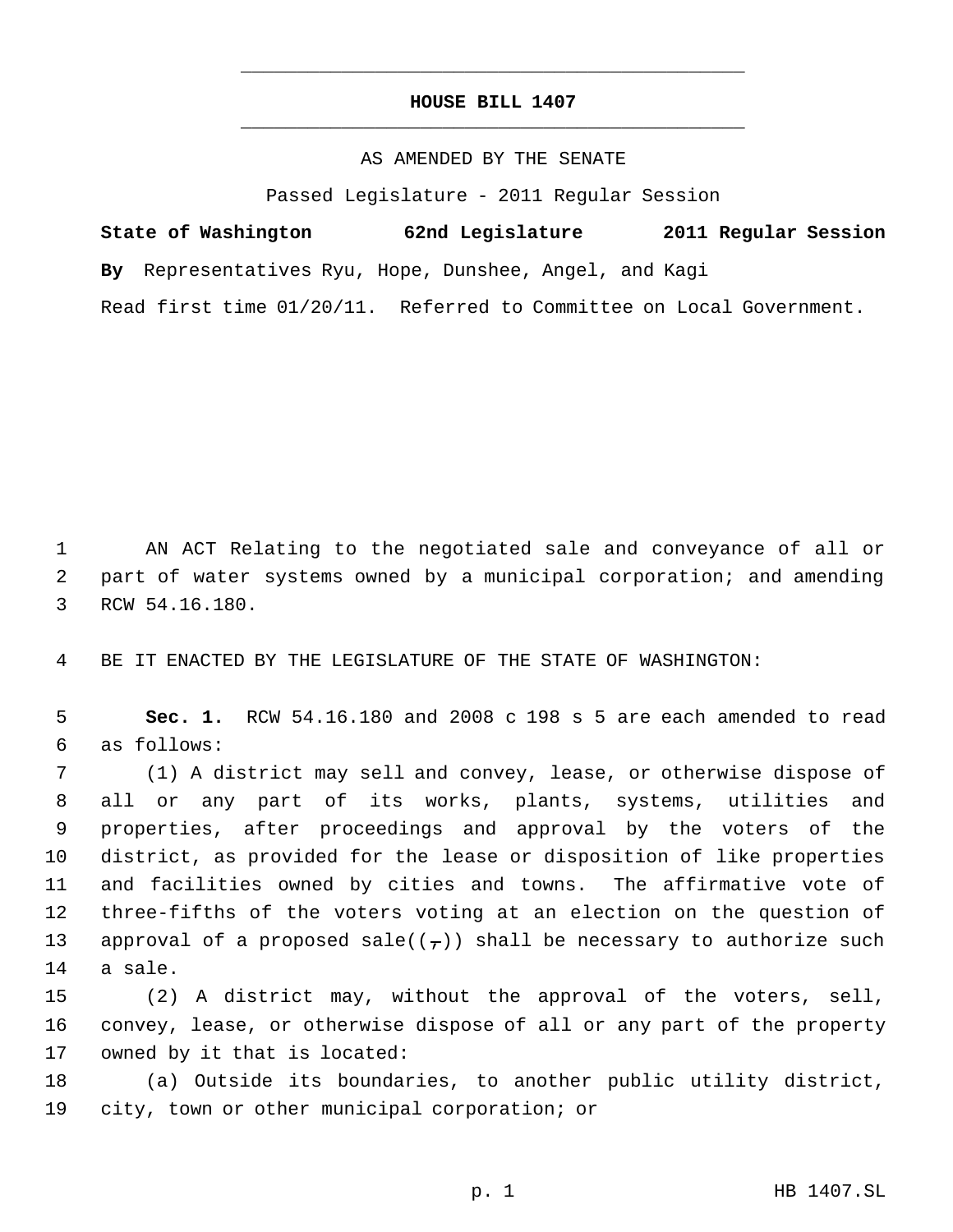(b) Within or without its boundaries, which has become unserviceable, inadequate, obsolete, worn out or unfit to be used in the operations of the system and which is no longer necessary, material to, and useful in such operations, to any person or public body.

 (3) A district may sell, convey, lease or otherwise dispose of items of equipment or materials to any other district, to any cooperative, mutual, consumer-owned or investor-owned utility, to any federal, state, or local government agency, to any contractor employed by the district or any other district, utility, or agency, or any customer of the district or of any other district or utility, from the district's stores without voter approval or resolution of the district's board, if such items of equipment or materials cannot practicably be obtained on a timely basis from any other source, and the amount received by the district in consideration for any such sale, conveyance, lease, or other disposal of such items of equipment or materials is not less than the district's cost to purchase such items or the reasonable market value of equipment or materials.

 (4) A district located within a county with a population of from one hundred twenty-five thousand to less than two hundred ten thousand may sell and convey to a city of the first class, which owns its own water system, all or any part of a water system owned by the district where a portion of it is located within the boundaries of the city, without approval of the voters, upon such terms and conditions as the district shall determine.

 (5) A district located in a county with a population of from twelve thousand to less than eighteen thousand and bordered by the Columbia river may, separately or in connection with the operation of a water system, or as part of a plan for acquiring or constructing and operating a water system, or in connection with the creation of another or subsidiary local utility district, provide for the acquisition or construction, additions or improvements to, or extensions of, and operation of, a sewage system within the same service area as in the judgment of the district commission is necessary or advisable to eliminate or avoid any existing or potential danger to public health due to lack of sewerage facilities or inadequacy of existing facilities.

 (6) A district located within a county with a population of from one hundred twenty-five thousand to less than two hundred ten thousand